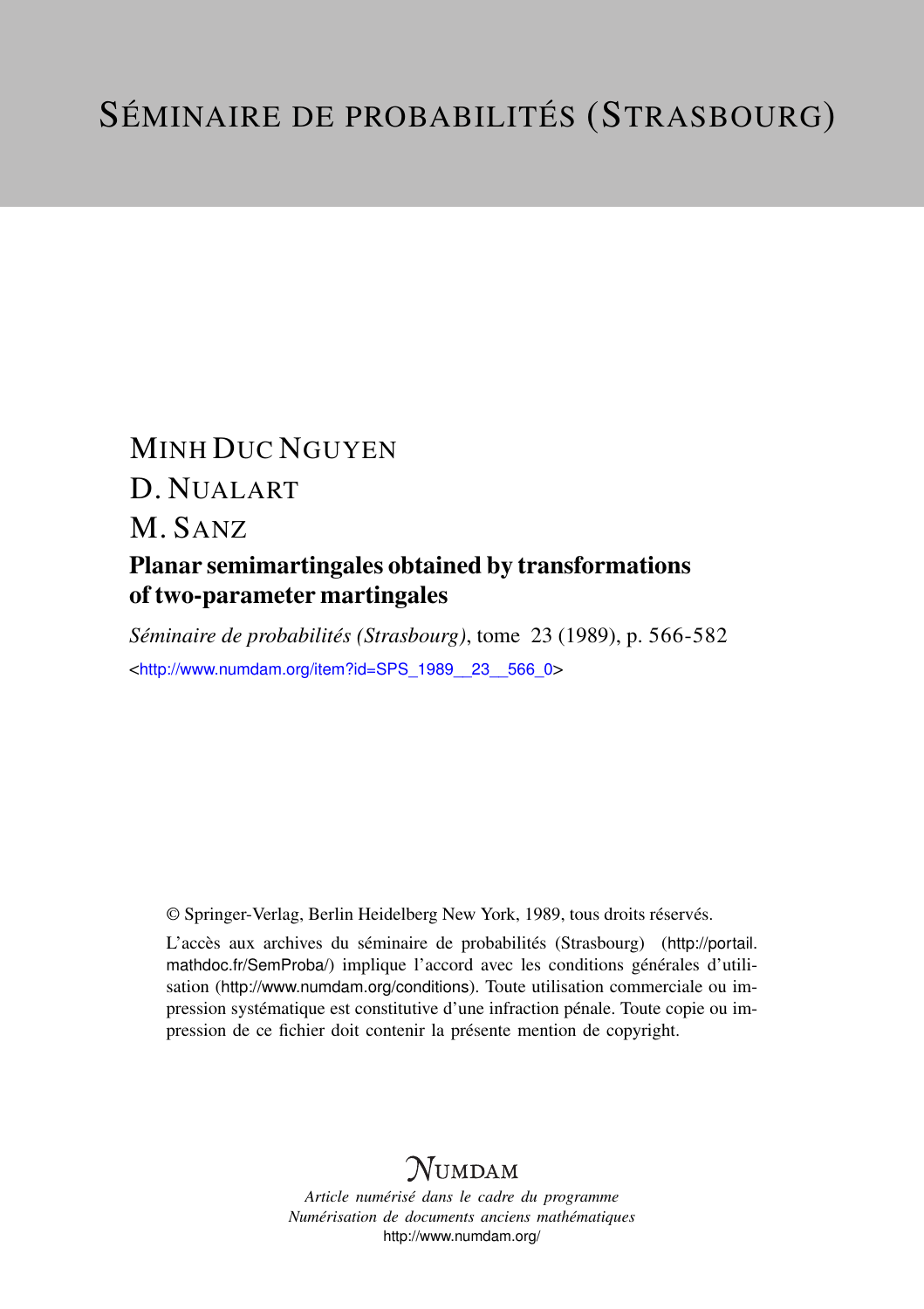# PLANAR SEMIMARTINGALES OBTAINED BY TRANSFORMATIONS OF TWO-PARAMETER MARTINGALES

By

Nguyen Minh  $Duc^*$ , D. Nualart<sup>\*\*</sup> and M. Sanz<sup>\*\*</sup>

(\*) Institute of Computer Science and Cybemtics Hanoi-Vietnam. (\*\*) Universitat de Barcelona. Barcelona. Spain.

Abstract. In this paper we study the weak local submartingale property and the quasimartingale property of processes obtained by the composition of a two-parameter continuous martingale by  $\mathfrak{C}^2$ -functions whose second derivative is convex.

The work of Nguyen Minh Duc was done during a stay at the University of Barcelona (Spain).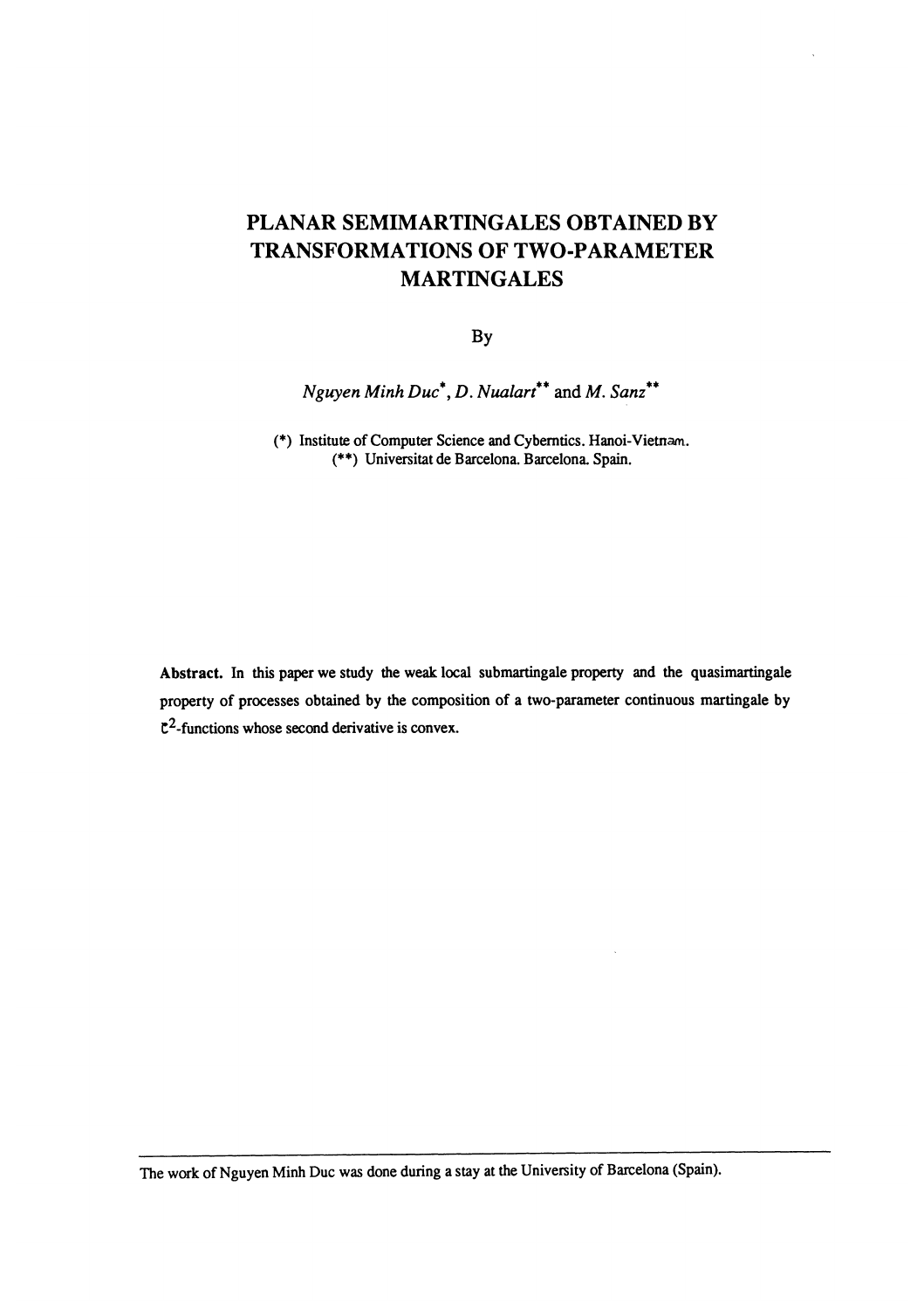## 0. INTRODUCTION

In this paper we are concerned with some properties of the process obtained by the composition of a two-parameter martingale with a  $\mathfrak{C}^2$ -class function.

In the one-parameter case the composition of a martingale with a convex function gives a local submartingale. On the other hand, the semimartingale property is preserved under transformation by convex functions, as can be proved by means of a general version of Tanaka's formula ([5]).

Some results in this direction have been given for two-parameter processes. In a previous work ([6], [7]) it has been established that the convexity of f" implies the weak submartingale property of f(M) under some hypotheses on f and the martingale M.

The notion of semimartingale does not possess up to date an equivalent in the two-parameter theory. For this reason it seems more convenient to deal with the quasi-martingale property (see [1], [4]), which can be expressed in terms of the total variation of the Doléans-Föllmer measure associated to the process. In [7] an explicit expression for the variation of  $f(W)$  has been obtained, where f is a  $C^2$ -class function with some requirements, and W the Brownian sheet. In particular, we have sufficient conditions for f(W) to possess the quasi-martingale property.

The aim of this paper is to generalize the above mentioned results. One part, section 2, deals with the weak submartingale property of f(M) in the local sense, when f is a  $C<sup>2</sup>$ -function whose second derivative is convex and positive. This property is obtained using two different methods. The first one consists in proving a suitable two-parameter Ito formula for  $C^2$ -functions and continuous martingales bounded in  $L^2$ , with path independent variation. The second one is based on the compact Itô formula of [13] and uses a regularization procedure. It requires  $M$  to be bounded in  $L<sup>4</sup>$ , but the martingale may belong to a strictly larger class than before.

In Section 3 we study the quasi-martingale property of  $f(M)$ , when f is a  $C^2$ -function such that f" is the difference of two convex functions. We prove a formula for the variation of f(M) (see Theorem 3.1) involving the local time, and this allow us to state a necessary and sufficient condition to ensure the quasi-martingale property.

## 1. PRELIMINARIES AND NOTATION

The parameter space is  $T = [0, 1]^2$  endowed with the partial ordering  $(s_1, t_1) \le (s_2, t_2)$  if and only if  $s_1 \le s_2$ ,  $t_1 \le t_2$ ;  $(s_1, t_1) < (s_2, t_2)$  means  $s_1 < s_2$  and  $t_1 < t_2$ . If f is a map from T to R, the increment of f on a rectangle  $(z_1, z_2] = \{z \in T, z_1 < z \le z_2\}$ ,  $z_1 =$  $(s_1, t_1)$ ,  $z_2 = (s_2, t_2)$  is  $f((z_1, z_2]) = f(z_2) - f(s_1, t_2) - f(s_2, t_1) + f(z_1)$ . For any  $z \in T$  we define  $R_z = [0, z]$ .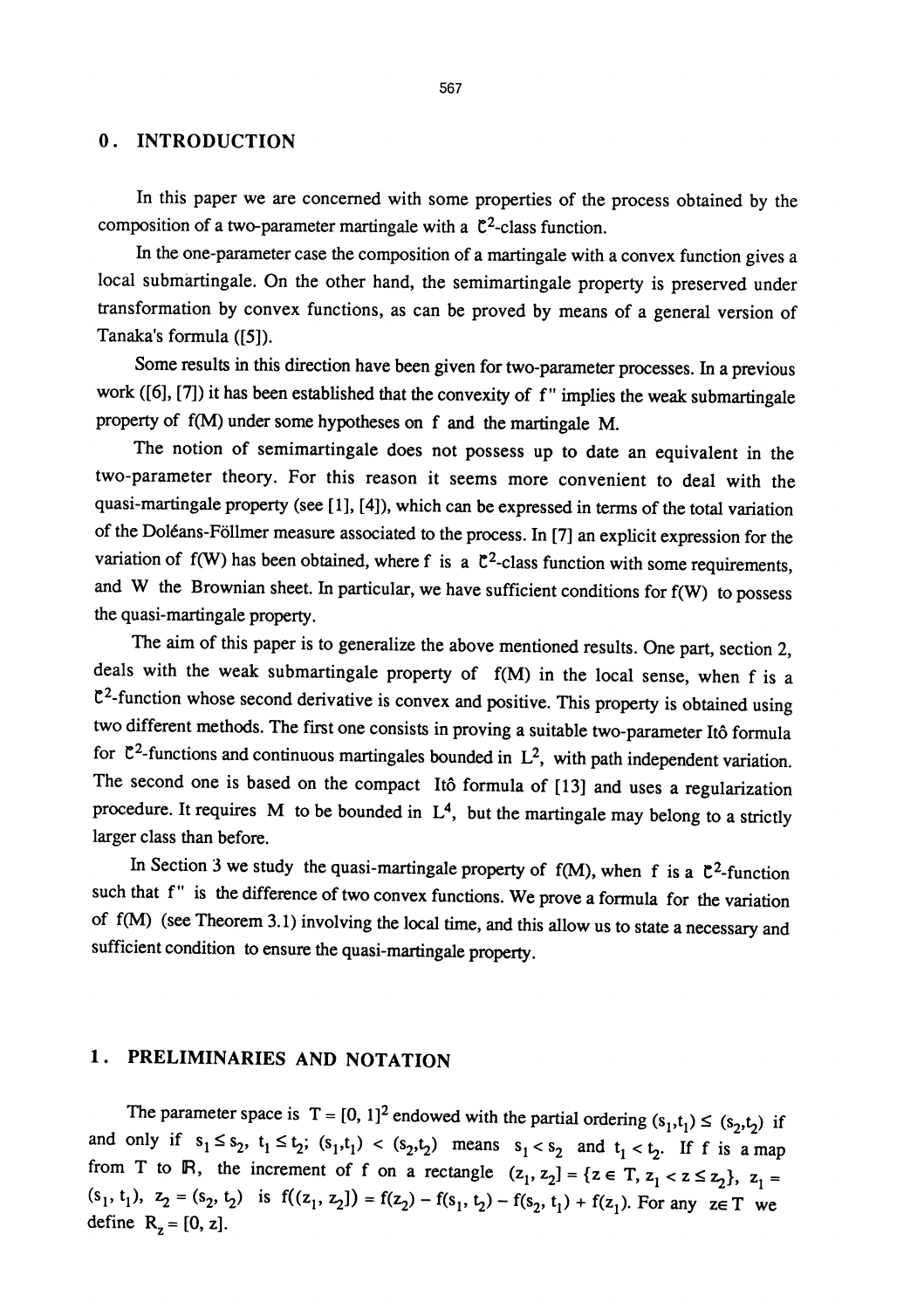We consider a complete probability space  $(\Omega, \mathcal{F}, P)$  together with an increasing family of sub- $\sigma$ -fields of  $\mathcal{F}, (\mathcal{F}_z)_{z \in \mathcal{T}}$  satisfying the usual conditions (F 1) to (F 4) of [2].

Besides the classical notion of martingale, in the two-parameter case, other related definitions can be given. If  $M = \{M_z, z \in T\}$  is a real valued, integrable and  $\mathcal{F}_z$ -adapted process, M is a *i-martingale*  $(i = 1, 2)$  if for any  $z \le z'$ ,  $z = (s, t)$ ,  $E \{M((z, z')] / \mathcal{F}_z^i\} = 0$ , where  $\mathcal{F}_1^1$  (resp.  $\mathcal{F}_2^2$ ) is the  $\sigma$ -field  $\mathcal{F}_{\varsigma_1}$  (resp.  $\mathcal{F}_{\varsigma_2}$ ). M is said to be a weak martingale (resp. weak submartingale) if E {M (z, z']/ $\mathcal{F}_z$ } = 0 (resp.  $\geq 0$  ).

Let  $m^p$  (resp.  $m_c^p$ ) be the class of two-parameter martingales (resp. continuous martingales) bounded in LP,  $p \ge 1$ . It is well known (see [2]) that for  $M \in \mathbb{R}^2$ , there exists an increasing, predictable process <M>, called the *quadratric variation* of M, such that  $M^2$  <M> is a weak martingale. Moreover, it has been proved in [8] that if  $M \in \mathfrak{m}_c^2$  <M> has a continuous modification.

If  $M \in \mathbb{m}^2$  and vanishes on the axes we say that it has *path-independent variation* (p.i.v.) if  $\langle M_{t} \rangle_s = \langle M_{s} \rangle_t = \langle M \rangle_{st}$ .

Consider a grid  $S$  of T given by

$$
\mathbb{S} = \left\{ (s_i, t_j) \in \mathbb{T}, \ i = 0, \dots, p; \ j = 0, \dots, q; \ 0 = s_o < s_1 < \dots < s_p < 1, \ 0 = t_o < t_1 < \dots < t_q < 1 \right\}.
$$

For any  $(s_i, t_j) = z_{ij} \in S$  we define

$$
\Delta_{ij} = (s_i, s_{i+1}] \times (t_j, t_{j+1}], \ \Delta_{ij}^1 = (s_i, s_{i+1}] \times (0, t_j], \ \Delta_{ij}^2 = (0, s_i] \times (t_j, t_{j+1}],
$$

with the convention  $s_{p+1} = t_{q+1} = 1$ .

Throughout this paper we will deal with an increasing sequence of grids  $\{S^n, n \ge 1\}$  of T, whose norm tends to zero (i.e.  $|\mathbb{S}^{n}| = \max \{ |s_{i+1} - s_i| + |t_{j+1} - t_j|, (s_i, t_j) \in \mathbb{S}^{n} \}$   $\longrightarrow$  0), and for any  $z \in T$  we define  $I_z^n = \{(i,j) \in \mathbb{N}^2, (s_i, t_j) \in \mathbb{S}^n, (s_i, t_j) < z\}$ . I<sup>n</sup> will denote the set  $\{(i,j) \in \mathbb{N}^2, (s_i, t_i) \in \mathbb{S}^n\}$ . I<sub>z</sub> and I are defined in an analogous way, but referred to S.

In the Doob-Meyer decomposition of a martingale  $M \in \mathfrak{m}^2_{\rm c}$  (and therefore in the Itô formulas for  $f(M)$ ) we encounter a martingale M, obtained as the L<sup>1</sup>-limit of the sequence

$$
\sum_{(i,j)\in I_{\mathbf{Z}}^n} M(\Delta_{ij}^1) M(\Delta_{ij}^2)
$$

(cf. e.g. [8] and [9]).

For martingales M of  $m_c^4$ , null on the axes, it has been proved in [10] that the property p.i.v. implies  $\langle M, \tilde{M} \rangle = 0$ . The reciproque is not true in general.

For any integrable, adapted process  $X = \{X_z, z \in T\}$  and any rectangle  $(z_1, z_2]$ ,  $z_1 \le z_2$ , we define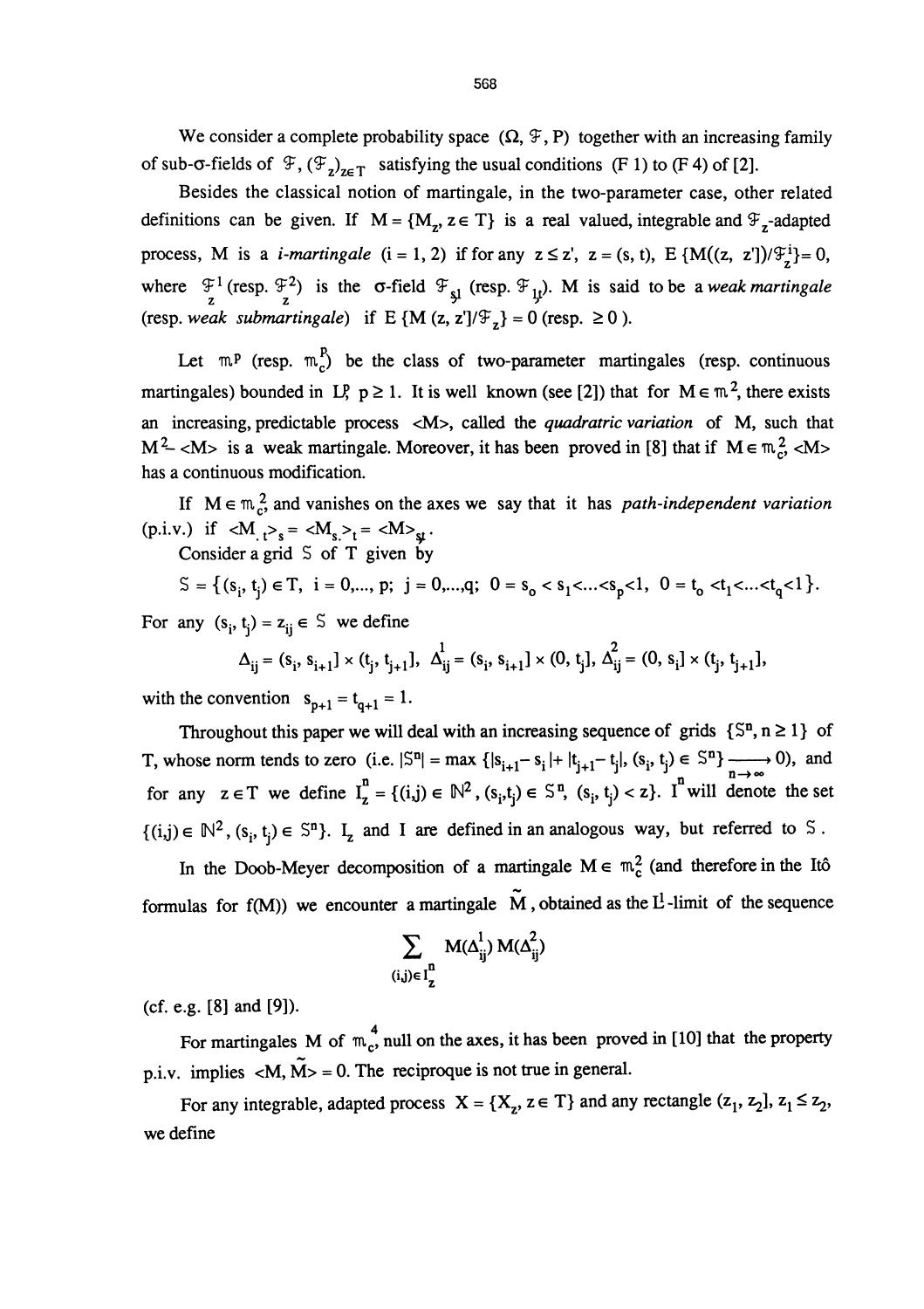$$
\mathrm{Var}^S_{(z_1,\;z_2]} \ \ \, X = \sum_{(i,j) \in I} E\left[ \; E\left\{ \, X(\Delta_{ij} \; \cap \; (z_1,\, z_2]) \; / \; \mathcal{F}_{z_{ij}} \right\} \; \right] \, .
$$

When  $(z_1, z_2] = (0, 1)^2$  we simply write Var<sup>5</sup> X. We also define

$$
Var_{(z_1, z_2]} \quad X = \sup_{S} Var_{(z_1, z_2]}^{S} X,
$$

and Var  $X = \sup_{\mathbf{C}} \text{Var}^S X$ .

The total variation of the Doléans-Föllmer measure of the process X on  $(z_1, z_2] \times \Omega$ coincides with  $Var_{(z_1, z_2]}X$ . Then, following [4] the process  $X = \{X_z, z \in T\}$  is said to be a planar quasimartingale if Var  $X < \infty$ .

Sometimes it is convenient to localize the above definitions. This can be done by means of the notion of stopping domain. A set  $D \subset T \times \Omega$  is a stopping domain if  $1_D$  is a progressively measurable process, and  $R_z \subset D(\omega)$ , whenever  $z \in D(\omega)$ . For any class  $\zeta$ of processes,  $\mathfrak{C}_{loc}$  will denote the class of processes X such that there exists a sequence  $\{X^n, n \geq 1\}$ ,  $X^n \in \mathbb{C}$ , and an increasing sequence  $\{D_n, n \geq 1\}$  of stopping domains, with  $\bigcup_{n=1}^{\infty} D_n = T$ , such that for any n,  $X_2^n = X_2$ , if  $z \in D_n$ .

Given a function  $f : \mathbb{R} \longrightarrow \mathbb{R}$  we introduce a sequence of smooth functions  $\{f_m, m \geq 1\}$ by means of a sequence of regularization kernels of the form

$$
\alpha_m(x) = m \alpha(m x), \qquad (1.1)
$$

where  $\alpha \in \mathbb{C}_{0}^{\infty}(\mathbb{R})$  is a nonnegative function whose compact support is contained in the interval (- $\infty$ , 0] and such that  $\int_{\mathbb{R}} \alpha(x) dx = 1$ . We take

$$
f_m(x) = (f * \alpha_m) (x) = \int_{\mathbb{R}} f(x + y) \alpha_m(y) dy.
$$
 (1.2)

#### 2. WEAK SUBMARTINGALE PROPERTY OF F(M)

In this section we study the weak submartingale property of  $f(M)$ , f being a real function and M a two-parameter martingale. Two slightly different results in this direction are presented. The first one requires M to be a martingale belonging to  $m_c^2$  and of path independent variation; its proof is based on a special two-parameter Ito's formula for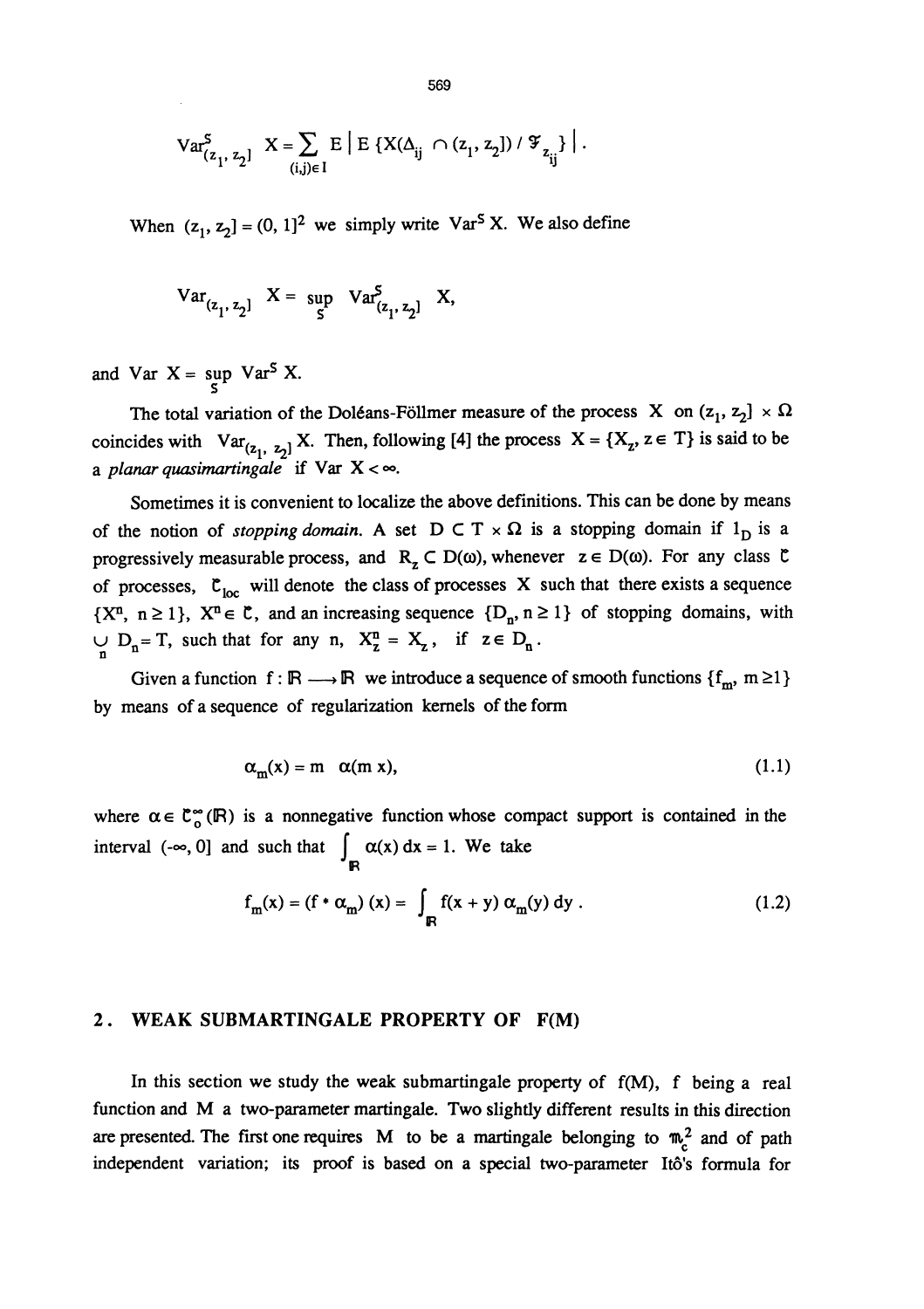$C^2$ -functions. The second one assumes that M is in  $m_c^4$  and <M,  $\tilde{M}$ > = 0. The proof uses the compact Itô formula of [13] and a regularization procedure.

We first state a deterministic result.

**Lemma 2.1.** Let X and Y be two functions in  $C(T)$  and assume that Y is increasing, in the measure sense. Consider the sequences defined by

$$
q(z) = \sum_{(i,j)\in I_{Z}^{n}} (X_{s_{i}, t_{j+1} \wedge t} - X_{s_{i}, t_{j}}) (Y_{s_{i+1} \wedge s, t_{j}} - Y_{s_{i}, t_{j}}),
$$
\n
$$
W_{n}(z) = \sum_{(i,j)\in I_{Z}^{n}} \int_{s_{i}}^{s_{i+1} \wedge s} (X_{\sigma, t_{j+1} \wedge t} - X_{\sigma, t_{j}}) d_{\sigma} Y_{\sigma, t_{j}}
$$
\n
$$
= \sum_{\{j, t_{j} < t\}} \int_{0}^{s} (X_{\sigma, t_{j+1} \wedge t} - X_{\sigma, t_{j}}) d_{\sigma} Y_{\sigma, t_{j}}.
$$
\n(2.2)

Then  $\{\varphi_n, n \ge 1\}$  and  $\{\psi_n, n \ge 1\}$  converge to the same function  $X \cdot Y \in C(T)$ .

**Proof:** We first remark that  $\varphi_n(z)$  and  $\psi_n(z)$  can be written in the following alternative way

$$
\varphi_{n}(z) = \sum_{\{i, \, o \le s_{i} \le s\}} X_{s_{i}, t} \left( X_{s_{i+1} \land s, t} - Y_{s_{i}, t} \right) - \sum_{\{i, \, o \le s_{i} \le s\}} X_{s_{i}, o} \left( Y_{s_{i+1} \land s, o} - Y_{s_{i}, o} \right)
$$
\n
$$
- \sum_{\{j, \, o \le t_{j} \le t\}} \sum_{\{i, \, s_{i} \le s\}} X_{s_{i}, t_{j}} Y(\Delta_{ij-1}). \tag{2.3}
$$
\n
$$
\psi_{n}(z) = \int_{o}^{s} X_{\sigma, t} d_{\sigma} Y_{\sigma, t} - \int_{o}^{s} X_{\sigma, o} d_{\sigma} Y_{\sigma, o}
$$
\n
$$
- \sum_{\{j, \, o \le t_{j} \le t\}} \int_{o}^{s} X_{\sigma, t_{j}} d_{\sigma} \left( Y_{\sigma, t_{j}} - Y_{\sigma, t_{j-1}} \right). \tag{2.4}
$$

Therefore, we obtain

$$
\sup_{z \in T} \left| \varphi_n(z) - \psi_n(z) \right| \le C \sup_{|u-v| \le |S|} \left| X_u - X_v \right| Y_{\downarrow\downarrow} \tag{2.5}
$$

On the other hand  $\{\psi_n, n \ge 1\}$  is a Cauchy sequence. Indeed, take  $m > n$  and suppose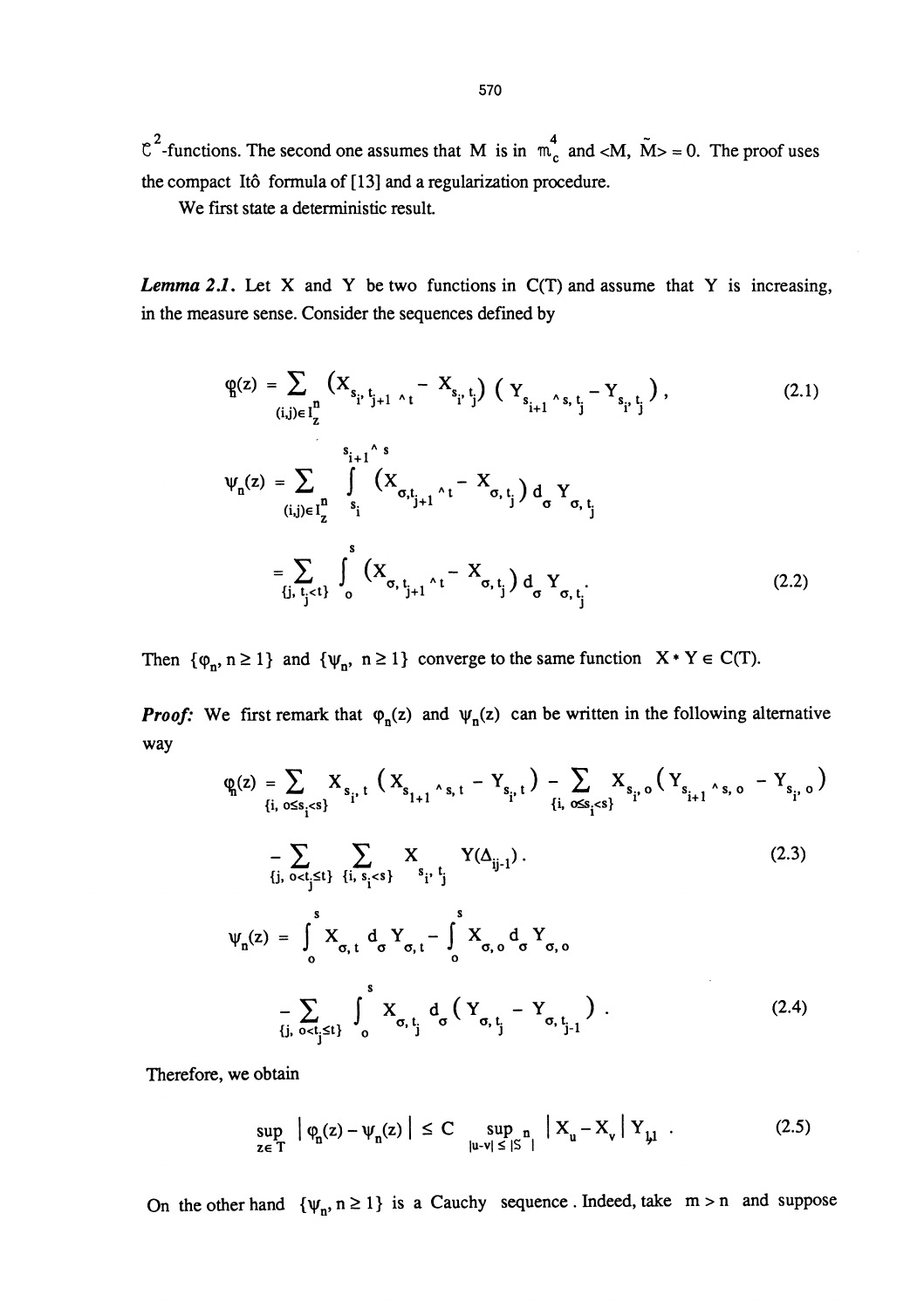that  $S^m = \{(\sigma_i, \tau_j) \in T, i' = 0, ..., p_m, j' = 0, ..., q_m\}$ . For every  $j = 0, ..., q_n$  define  $J_j = \{j', \tau_{j'} \in (t_j, t_{j+1}]\},\$  then, using (2.4) we obtain

$$
\sup_{z \in T} \left| \psi_n(z) - \psi_m(z) \right|
$$
\n
$$
= \sup_{z \in T} \left| \sum_{\{j, \ 0 < t_j \le t\}} \sum_{j \in J_j} \int_0^s \left[ X_{\sigma, t_j} - X_{\sigma, t_{j'}} \right] d_{\sigma} \left( Y_{\sigma, t_{j'}} - Y_{\sigma, t_{j'-1}} \right) \right|
$$
\n
$$
\le C \sup_{|u-v| \le |\tilde{\Sigma}|} |X_u - X_v| Y_{\mu},
$$

which tends to zero as  $n \rightarrow \infty$ , uniformly in m.

This fact together with inequality (2.5) proves the Lemma.  $\Box$ 

Let us now prove a particular Itô formula.

**Theorem 2.2.** Let M be a martingale belonging to  $m_c^2$  such that  $M^2$ -<M> is a martingale. For any real function f of class  $\mathbb{C}^2$ , and every  $z = (s, t) \in T$  we have

$$
f(M_{z}) = f(M_{o,t}) + \int_{o}^{s} f'(M_{\sigma,t}) d_{\sigma} M_{\sigma,t} + \frac{1}{2} \int_{o}^{s} f''(M_{\sigma,o}) d_{\sigma} < M>_{\sigma,o}
$$
  
+ 
$$
\frac{1}{2} \int_{R_{z}} f''(M_{u}) d < M>_{u} + \frac{1}{2} [f''(M) * < M>_{u}]
$$
 (2.6)

Remark: The assumptions on M are equivalent to the property of p.i.v. if M vanishes on the axes (see [ 10]).

**Proof:** To simplify the notation we take  $z = (1, 1)$ . By Itô's formula we can write

$$
f(M_{j,l}) = f(M_{0,1}) + \int_0^1 f'(M_{\sigma,1}) d_{\sigma} M_{\sigma,1} + \frac{1}{2} \int_0^1 f''(M_{\sigma,1}) d_{\sigma} < M>_{\sigma,1}.
$$

We have

$$
\int_{0}^{1} f''(M_{\sigma,1}) d_{\sigma} dW_{\sigma,1} - \int_{0}^{1} f''(M_{\sigma,0}) d_{\sigma} dW_{\sigma,0}
$$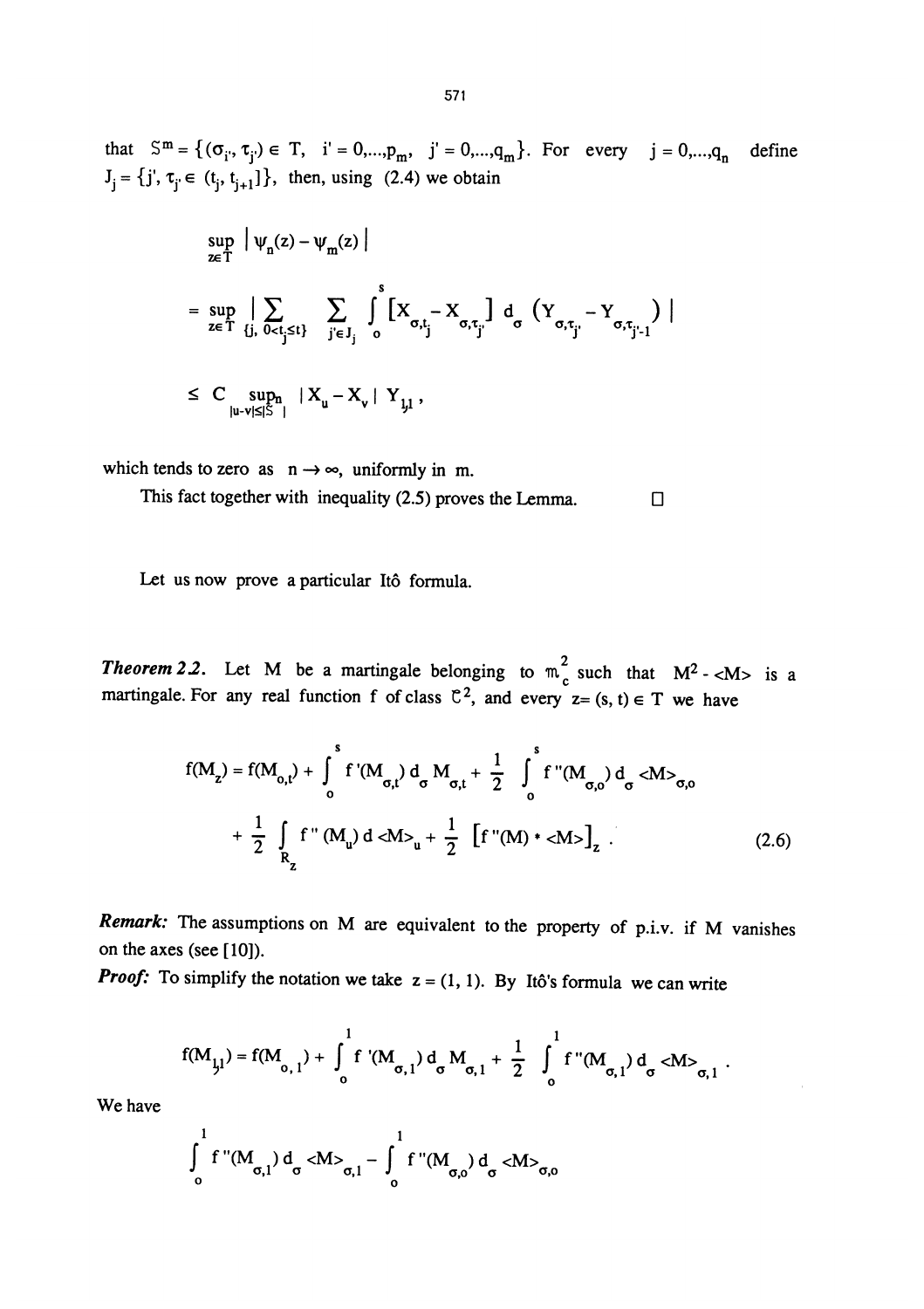$$
= \sum_{(i,j)\in I^{n}} \left( \int_{s_{i}}^{s_{i+1}} f''(M_{\sigma, t_{j+1}}) d_{\sigma} \langle M \rangle_{\sigma, t_{j+1}} - \int_{s_{i}}^{s_{i+1}} f''(M_{\sigma, t_{j}}) d_{\sigma} \langle M \rangle_{\sigma, t_{j}} \right)
$$
  
=  $a_{n} + b_{n} + c_{n}$ ,

where:

$$
\begin{aligned} a_n &= \sum_{(i,j) \in I^n} \ f\text{ }^n(M_{z_{ij}^+}) < M > (\Delta_{ij}^-)\ , \\ b_n &= \sum_{(i,j) \in I^n} \ \int\limits_{s_i}^{s_{i+1}^-} \ \biggl[ \ f\text{ }^n(M_{\sigma,\,t_{j+1}^-}) - f\text{ }^n(M_{\sigma,\,t_j^-}) \biggr] \ d_\sigma < & M >_{\sigma,\,t_j^-} \ , \end{aligned}
$$

and

$$
c_n = \sum_{(i,j) \in I^n} \int\limits_{s_i}^{s_{i+1}} \left[ f''(M_{\sigma,t_{j+1}^+}) - f''(M_{z_{ij}^+}) \right] d_{\sigma} \left( \langle M \rangle_{\sigma,t_{j+1}^+} - \langle M \rangle_{\sigma,t_{j}^+} \right) \ .
$$

The sequence  $a_n$  converges a.s. to  $\int_{T} f''(M_u) d < M > u$ , as

By Lemma 2.1 applied to the paths of  $X = f''(M)$  and  $Y = \langle M \rangle$ , we obtain  $b_n \longrightarrow$ (f "(M)  $*$  <M>)<sub>1,1</sub> as n  $\rightarrow \infty$ , a.s. Finally, since

$$
\left| c_n \right| \leq \sup_{|u-v| \leq |S|} \left| f''(M_u) - f''(M_v) \right| < M > (R_{\frac{1}{2}}) ,
$$

lim  $c_n = 0$  a.s., and the theorem is established.  $\square$ 

In order to study the weak submartingale property of  $f(M)$  we need the following lemma.

**Lemma 2.3.** Let  $\varphi$  be a real convex function and M a martingale in  $\mathfrak{m}_c^2$ . The continuous process  $\varphi(M)$  \* <M> is a local weak submartingale.

**Proof:** For any positive integer k, define

$$
D_k = \left\{ (z, \omega), \sup_{u \in R_k} |M_u(\omega)| \le k \right\},\tag{2.7}
$$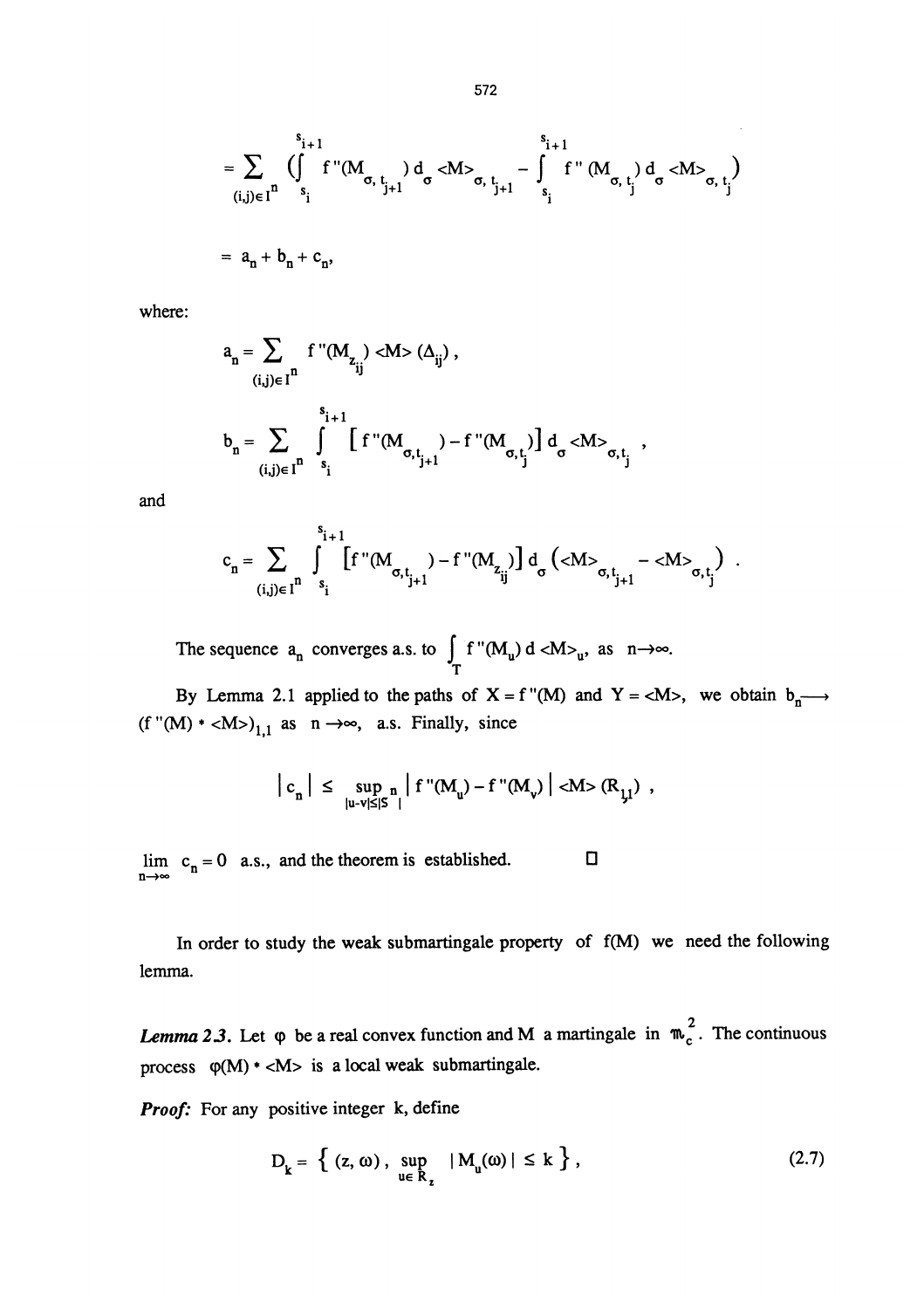$$
1_{D_k}(z) N_z = 1_{D_k}(z) N_z^k
$$
 (2.8)

Let  $z = (s, t)$ . For each  $i \in N$  such that,  $s_i < s$ , define

$$
T_i^k = \inf \{ \tau, M_{s_i^{\tau}} \notin D_k \},
$$

this is a stopping time with respect to the filtration  $\{\mathcal{F}_{1t} \in [0,1]\}$ , and we have

$$
\begin{aligned} &1_{D_k} (z) \sum_{(i,j)\in I^{\underline{n}}_Z} \Big[ \ \phi(M_{s_{i^*}t_{j+1}{}^{\wedge} \, t}) - \phi(M_{s_{i^*}t_{j}} \,) \ \Big] \ \Big[ \ <\!\!M\!\!>_{s_{i+1}{}^{\wedge} \, s, \, t_{j}} - <\!\!M\!\!>_{s_{i^*}t_{j}} \Big] \\ = &\ 1_{D_k} (z) \sum_{(i,j)\in I^{\underline{n}}_Z} \Big[ \ \phi(M^{\overline{I^k_i}}_{s_{i^*}t_{j+1}{}^{\wedge} \, t}) - \phi(M^{\overline{I^k}}_{s_{i^*}t_{j}{}^{\wedge}}) \ \Big] \ \Big[ <\!\!M\!\!>_{s_{i+1}{}^{\wedge} \, s, \, t_{j}} - <\!\!M\!\!>_{s_{i^*}t_{j}{}^{\wedge}} \Big] \ \ , \end{aligned}
$$

where  $\{M_{s_i, t}^{\tau_i^k}$ ,  $t \ge 0\}$  denotes the martingale,  $M_{s_i, t}$  stopped at  $T_i^k$ .

Using the convexity of  $\varphi$  we obtain

$$
E \left\{ \left[ \varphi(M_{s_{i'}t_{j+1}}^{r^{k}}) - \varphi(M_{s_{i'}t_{j}}^{i}) \right] \left[ \langle M \rangle_{s_{i+1}} \wedge_{s,t_{j}} - \langle M \rangle_{s_{i'}t_{j}} \right] / \mathfrak{F}_{z_{ij}} \right\}
$$
  
\n
$$
= E \left\{ \left[ \langle M \rangle_{s_{i+1}} \wedge_{s,t_{j}} - \langle M \rangle_{s_{i'}t_{j}} \right] E \left\{ \varphi(M_{s_{i'}t_{j+1}}^{r^{k}} \wedge_{t}) - \varphi(M_{s_{i'}t_{j}}^{i} \wedge_{t_{j}}^{t}) / \mathfrak{F}_{z_{ij}} \right\} \right\}
$$
  
\n
$$
\geq 0.
$$

k k Hence  $J_z^{\text{max}} = \sum_{(i,j) \in I} \left[ \varphi(M_{s_i, t_{j+1} \wedge t}^{t_i}) - \varphi(M_{s_i, t_j}^{t_i}) \right] \left[ \langle M \rangle_{s_{i+1} \wedge s, t_j} - \langle M \rangle_{s_i, t_j} \right]$  is a weak submartingale.

Notice that  $\{J_z^{n,k}, n \ge 1\}$  is uniformly integrable, therefore by Lemma 2.1 L<sup>1</sup>. exists and defines a weak submartingale. Finally since

$$
1_{D_k}(z) N_z = 1_{D_k}(z) L^{1-1}_{n \to \infty} J_z^{n,k} ,
$$

(2.8) holds with  $N_z^k = L^1$ -lim  $J_z^{n,k}$ , and the proof of the Lemma is complete.  $\square$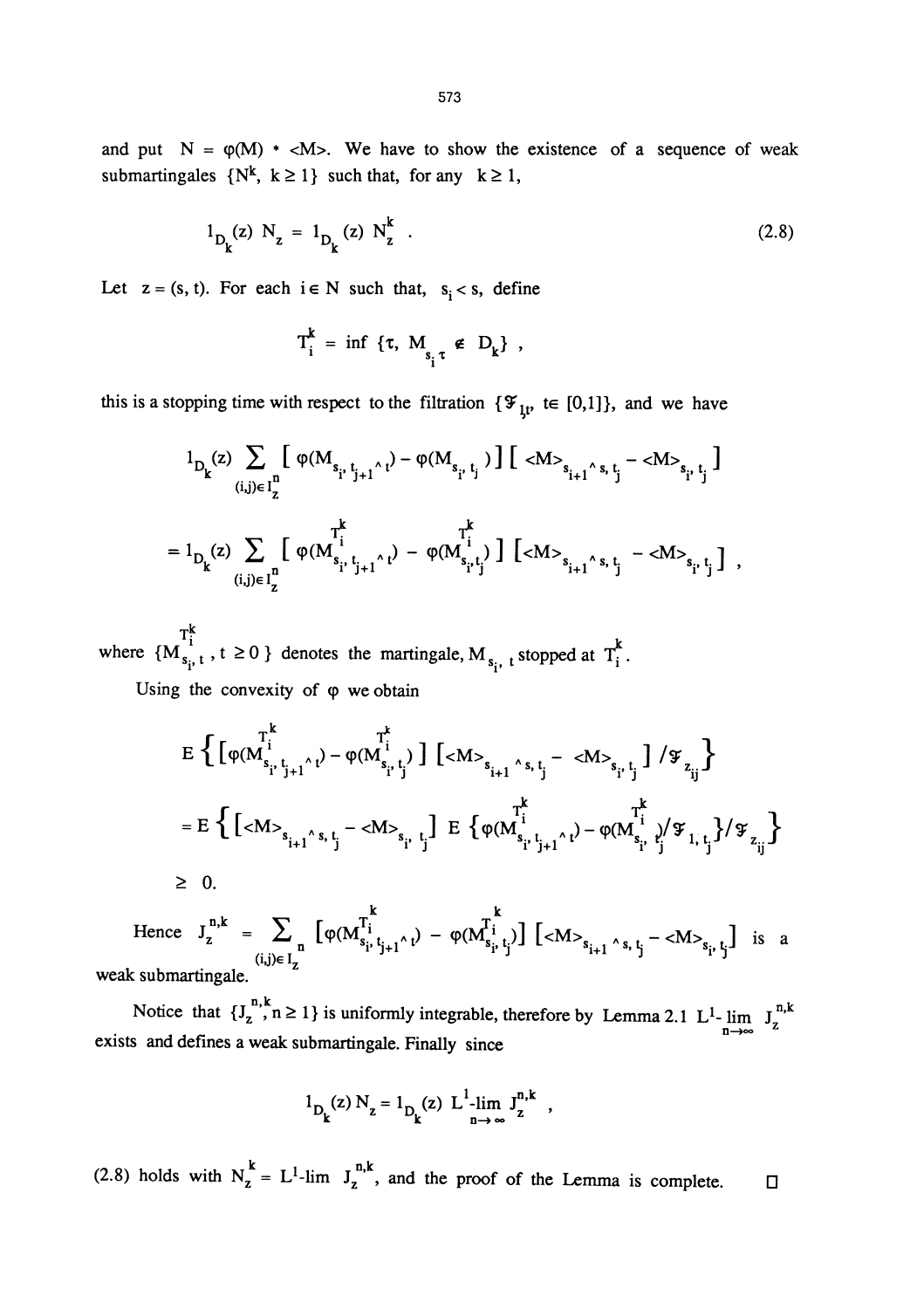We can now state the main result of this section.

**Theorem 2.4.** Let f be a  $C^2$  function such that f" is convex and positive. Then, if M is a martingale in  $\mathfrak{m}_c^2$  such that  $M^2$ - $\langle M \rangle$  is a martingale, the process  $\{f(M_z), z \in T\}$  is a local weak submartingale.

Proof: It is an immediate consequence of Theorem 2.2 and lemma 2.3 applied to  $\varphi = f''$ .  $\Box$ 

The conclusion of Theorem 2.4 can also be obtained by a more direct approach, using the compact Itô formula of [13]. Here the martingale M is supposed to belong to  $\mathfrak{m}_{c}^4$ , but the path independent variation property can be replaced by a weaker one. More precisely we can prove the following result:

**Theorem 25.** Let f be a  $\mathbb{C}^2$  function whose second derivative is convex and positive. Let  $M \in \mathfrak{m}^4_c$ , null on the axes and such that  $\langle M, \tilde{M} \rangle = 0$ . Then the process  $\{f(M_{7}), z \in T\}$  is a *local weak submartingale*.

**Proof:** (a) Let us first prove the theorem under stronger hypotheses on f: Assume that  $f \in \mathcal{C}^4(\mathbb{R})$ , f " convex and positive. By the Itô formula proved in [13] we have

1) Let us first prove the theorem under stronger hypotheses on T: Assume that  
\n
$$
f''
$$
 convex and positive. By the Itô formula proved in [13] we have  
\n
$$
f(M_{s,t}) = f(0) + \int_{R_{st}} f'(M_z) dM_z
$$
\n
$$
+ \int_{R_{st}} [f''(M_z) d\tilde{M}_z + f''(M_z) dS_z^{(1)} + f''(M_z) dS_z^{(2)} + \frac{1}{2} f''(M_z) dM_z]
$$
\n
$$
+ \int_{R_{st}} [\frac{1}{2} f'''(M_z) dW_z^{(1)} + \frac{1}{2} f'''(M_z) dW_z^{(2)}] + \frac{1}{4} \int_{R_{st}} f''(M_z) dM_z^{(2)}.
$$
\n(2.9)

We recall that  $\{S_z^{(1)}, z \in T\}$  (resp.  $\{S_z^{(2)}, z \in T\}$ ) is a continuous 1-martingale (resp. 2-martingale) obtained as the L-limit of the sequence  $\{\sum_{(i,j)\in I} M(\Delta_{ij}^2) M(\Delta_{ij}), z \in T; n \ge 1\}$  $(\text{resp.} \sum_{(i,j)\in I^n} M(\Delta_{ij}^1), N(\Delta_{ij}), z \in T; n \ge 1), \text{ and } \{W_2^{(1)}, z \in T\}, (\text{resp. } \{W_2^{(2)}, z \in T\}) \text{ is }$ the continuous 1-martingale (resp. 2-martingale) obtained by the  $L^1$ -limit of the sequence  ${\sum_{(i,j)\in I_{Z}^{n}} M(\Delta_{ij}^{2})^2 M(\Delta_{ij}^{l})}, \ z \in T; \ n \geq 1}$  (resp. {  $\sum_{(i,j)\in I_{Z}^{n}} M(\Delta_{ij}^{l})^2 M(\Delta_{ij}^{2}), \ z \in T; \ n \geq 1}$ ). These processes are two-parameter stochastic integrators.

The properties on f ensure that the process defined by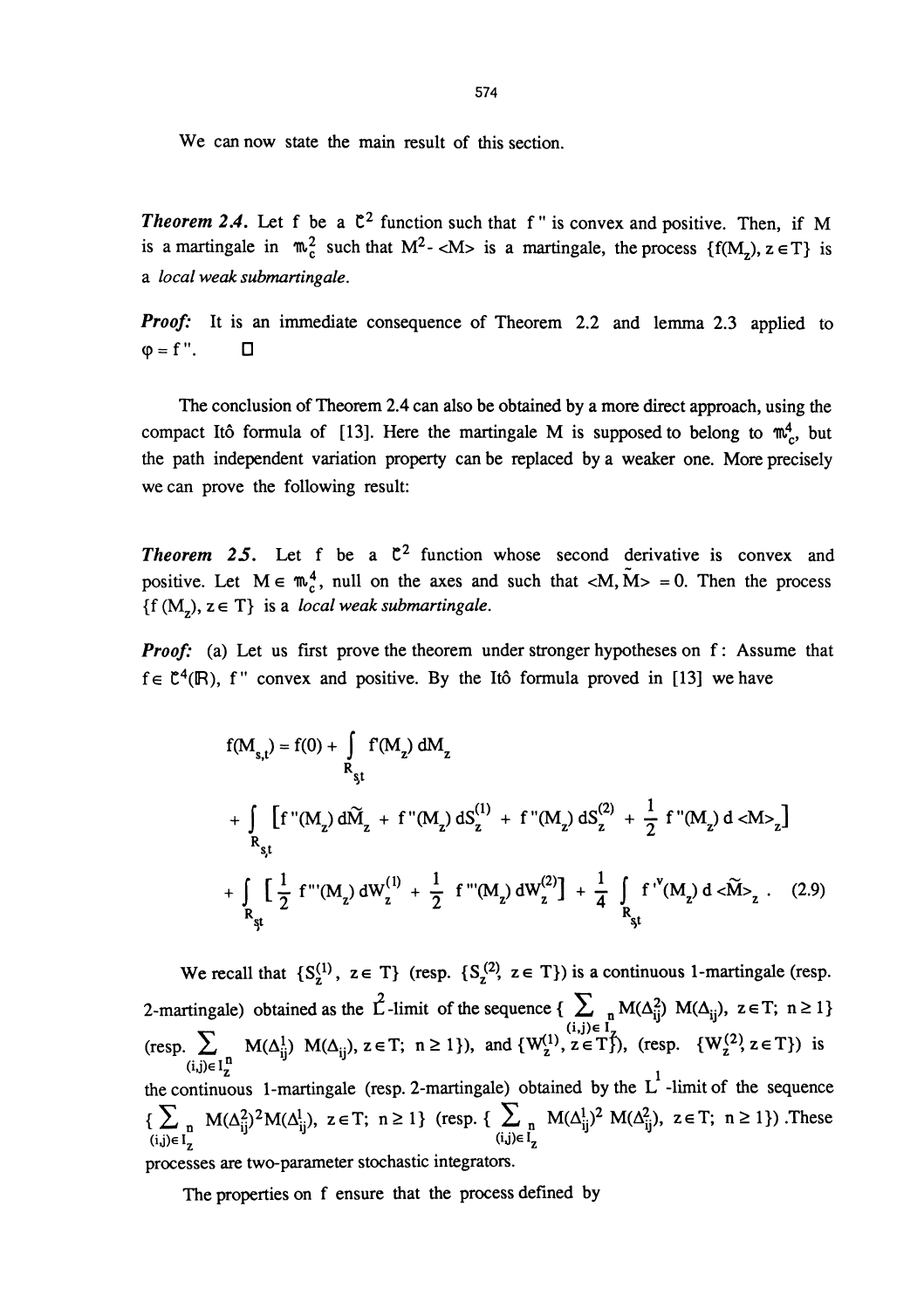$$
Z_{s,t} = \int\limits_{R_{s,t}} \left[ \frac{1}{2} f'(M_z) d<\!>M>_z + \frac{1}{4} f'(M_z) d<\!>\widetilde{M}_z \right] ,
$$

is increasing in the measure sense.

Consider the increasing sequence  $\{D_k, k \ge 1\}$  of stopping domanins defined by 2.7. For  $(s, t) \in D_k$ ,  $f(M_{s,t})$  coincides with the weak submartingale given by

$$
\begin{aligned} &\int\limits_{R_{st}} 1_{D_{k}}(z) \ \left\{\ f\left(\mathsf{M}_{2}\right) \mathrm{dM}_{2} \ + \ f\left(\mathsf{M}_{2}\right) \mathrm{d}\widetilde{\mathsf{M}}_{2} \ + \ f\left(\mathsf{M}_{2}\right) \mathrm{dS}_{2}^{(1)} \ + \ f\left(\mathsf{M}_{2}\right) \mathrm{dS}_{2}^{(2)} \ + \ \frac{1}{2} \ f\left(\mathsf{M}_{2}\right) \mathrm{d} <\mathsf{M}\right\rangle_{z} \\ &+ \ \frac{1}{2} \ f\left(\mathsf{M}_{2}\right) \mathrm{dW}_{2}^{(1)} \ + \ \frac{1}{2} \ f\left(\mathsf{M}_{2}\right) \mathrm{dW}_{2}^{(2)} \ + \ \frac{1}{4} \ f\left(\mathsf{M}_{2}\right) \mathrm{d} <\widetilde{\mathsf{M}}\right\rangle_{z} \big\} \ , \end{aligned}
$$

and consequently the assertion is proved.

(b) In the general case, we consider a sequence  $\{\alpha_n(x), n \ge 1\}$  of regularitzation kernels of the form (1.1), and the corresponding  $\{f_n, n \ge 1\}$ .

Each  $f_n$  satisfies the hypotheses of part (a), thus,  $\{f_n(M_z), z \in T\}$  is a local weak submartingale, for any  $n \geq 1$ .

Consider the martingales  $m^k \in m_c^4$  and  $\tilde{m}_k \in m_c^2$  given by

$$
m_{st}^{k} = \int_{R_{st}} 1_{D_k}(z) dM_z , \quad \widetilde{m}_{st}^{k} = \int_{R_{st}} 1_{D_k}(z) d\widetilde{M}_z .
$$

Notice that

$$
< m^{k}
$$
,  $\tilde{m}^{k}$  >  $= \int_{R} 1_{D_{k}}(z) d < M, \tilde{M}$  >  $_{z} = 0$ ,

so, (2.9) still holds with f replaced by  $f_n$  and M by  $m^k$ , and it follows that  $\{f_n \text{ } z \in T\}$  is, for any  $n \ge 1$ , a weak submartingale.  $\sum_{n=1}^{\infty}$  and it reflects that  $\sum_{n=1}^{\infty}$ 

Then, since  $1_{D_k}(z)$   $f_n(M_z) = 1_{D_k}(z) f_n(m_z)$ , taking account of the convergences

$$
1_{D_k}(z) f_n(M_z) \xrightarrow[n \to \infty]{L^1} 1_{D_k}(z) f(M_z) ,
$$

and

$$
1_{D_k}(z) f_n(m_z^k) \xrightarrow[n \to \infty]{L^1} 1_{D_k}(z) f(m_z^k) ,
$$

we obtain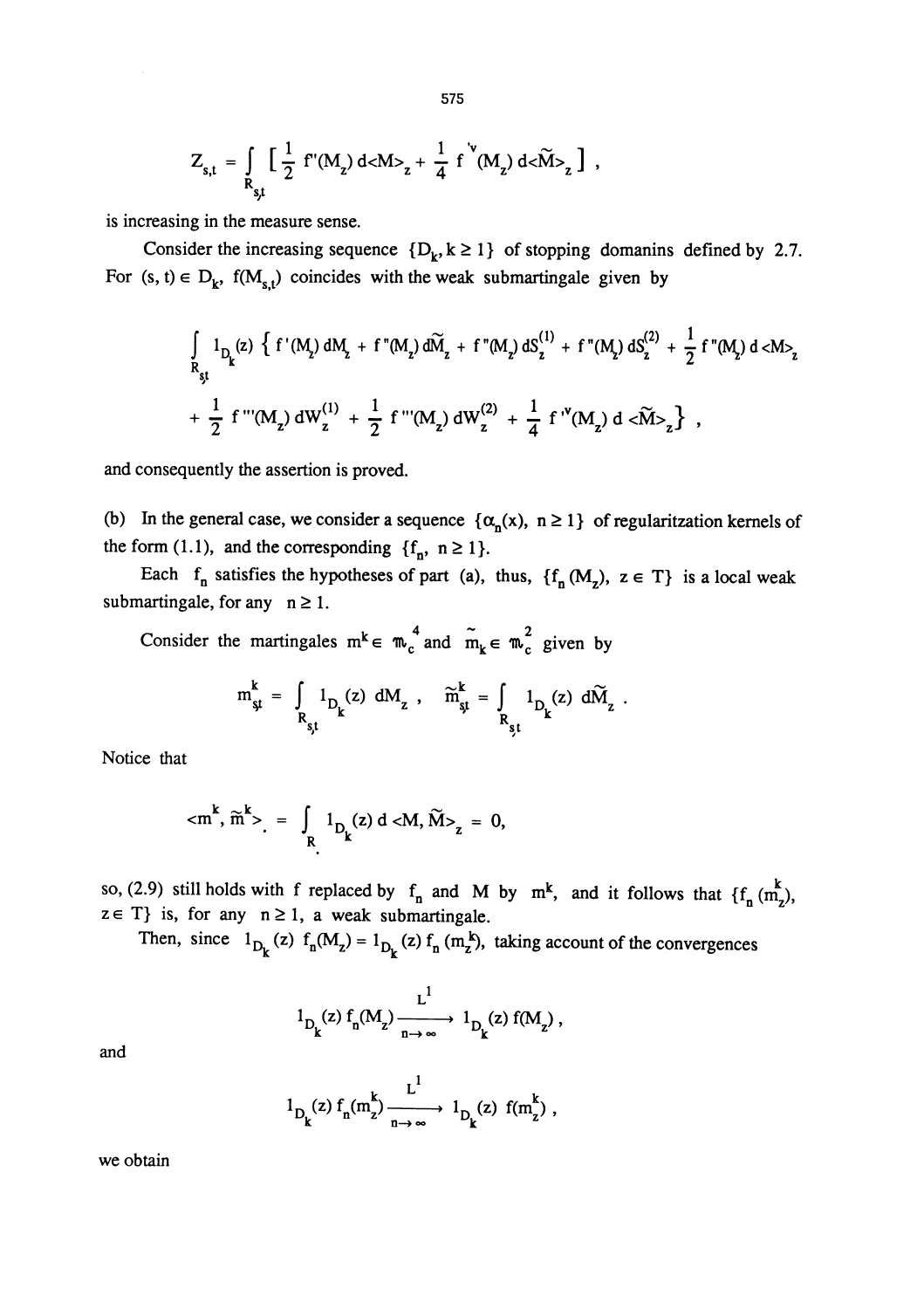$$
1_{D_k}(z) f(M_z) = 1_{D_k}(z) f(m_z^k) ,
$$

where  $f(m_x^k)$  is a weak submartingale. This finishes the proof of the Theorem.  $\Box$ 

#### 3. QUASIMARTINGALE PROPERTY OF  $f(M)$

The second part of this paper is devoted to study the quasimartingale property of the transformation of a two-parameter martingale by a  $\mathbb{C}^2$ -function.

In order to carry out our programm we will state a formula for the total variation of the Doleans-Follmer measure (or conditional variation) of f(M). This formula involves the local time of the martingale M and is obtained by means of the compact Ito's formula proved in [13].At the same time this provides a necessary and sufficient condition for f(M) to be a quasimartingale. We refer the reader to [14] for analogue results in the one-parameter setting.

In the sequel the martingale M is supossed to be null on the axes.

Assume that  $M \in \mathfrak{m}^4_c$  satisfies the following hypothesis:

(H 1) The measure  $|M\rangle$  is absolutely continuous with respect to the product of its marginals.

It has been proved in [11] (see Corollary 4.2) that, under  $(H 1)$ ,  $|M$ > is absolutely continuous with respect to  $\langle \widetilde{M} \rangle$ , a.s. Futhermore, since the local time L of the martingale M with respect to the measure  $\langle \tilde{M} \rangle$  always exist (Theorem 3.1, [9]), so does the local time L of M with respect to  $|M>$  (cf. Lemma 5.1, [11]), and we have

$$
L(x, A) = \int_{A} \phi(u) \widetilde{L}(x, du), \quad a.s., \tag{3.1}
$$

 $\phi$  being the Radon-Nikodym derivative  $\frac{d \langle M \rangle}{d \langle \widetilde{M} \rangle}$ .

Following [14] a function  $g : \mathbb{R} \longrightarrow \mathbb{R}$  is said to be of class ( $\beta$ ) if its second derivative in the distributional sense is a bounded measure v (i.e.  $\int_{\mathbb{R}} |\nu(dx)| < \infty$ ).

We can now state our main result:

**Theorem 3.1.** Let M be a martingale belonging to  $\mathfrak{m}^p$ , for some p > 4. Assume that M satisfies (H 1), and that  $\langle M, \tilde{M}\rangle = 0$ . Let  $f \in \mathbb{C}^2$ , such that f "is of class ( $\beta$ ). Then, if we denote by v the second derivative of f" in the distributional sense, we have, for any  $z_1, z_2 \in T$ ,  $z_1 < z_2$ ,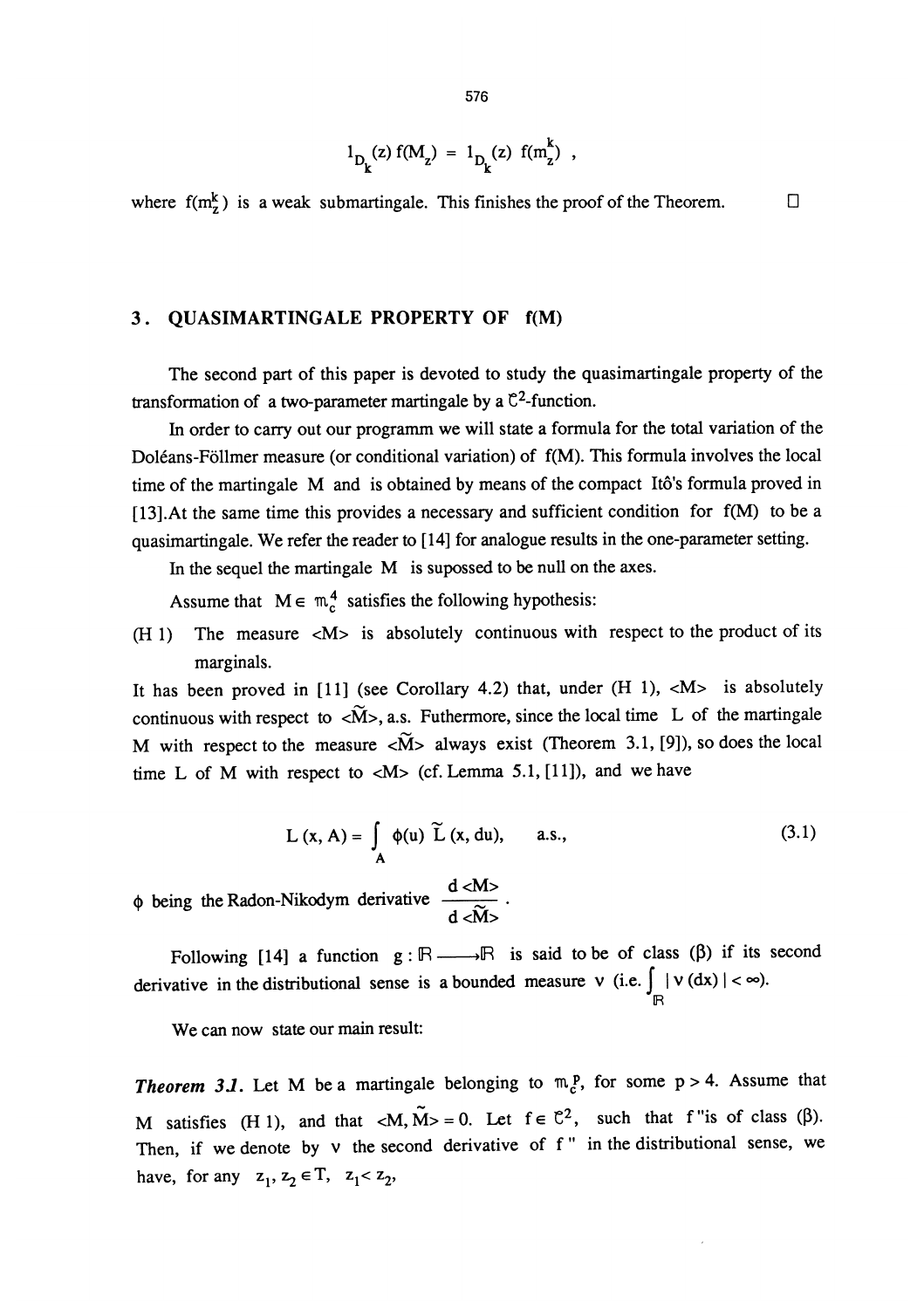577

$$
\text{Var}_{\left(z_1, z_2\right]} \text{ f(M)} = \text{E} \int_{\left(z_1, z_2\right] \times \mathbb{R}} \left\{ \left| \frac{1}{2} f''\left(a\right) \phi(z) + \frac{1}{4} \phi(a) \left| \widetilde{L}(a, d \, z) \, da + \frac{1}{4} \widetilde{L}(a, d \, z) \right| v^s \right\} \right\} \tag{3.2}
$$

where  $v(da) = \varphi(a) da + v^s(da)$  is the Lebesgue decomposition of v in its absolutely continuous and singular part, with respect to the Lebesgue measure on  $\mathbb{R}$ .

Hence, f(M) is a quasimartingale if and only if

$$
E \int_{T} |dA_{z}| < \infty ,
$$

where

$$
A_{z} = \int_{R_{z} \times \mathbb{R}} \left( \frac{1}{2} f''(a) \phi(u) da + \frac{1}{4} v(da) \right) \widetilde{L}(a, du), \tag{3.3}
$$

 $z \in T$ .

 $\overline{\phantom{a}}$ 

**Proof:** (1) The hypotheses on f imply the existence of some constants  $\alpha$ ,  $\beta$  such that

$$
f''(x) = \alpha x + \beta + \int_0^x dy \int_{(-\infty, y]} v (dz).
$$

Consequently f" is the difference of two convex functions of class ( $\beta$ ),  $\varphi^1$  and  $\varphi^2$ , and the following conditions hold:

$$
|f'(x)| \le a_1 |x|^2 + b_1 |x| + c_1,
$$
  
\n
$$
|f''(x)| \le a_2 |x| + b_2,
$$
  
\n
$$
|f'''(x)| \le a_3.
$$
\n(3.4)

Consider the sequence  ${f_m, m \ge 0}$  defined by (1.2). We remark that  $f_m$ " is the difference of two convex functions  $(\varphi_m^l$  and  $\varphi_m^2$ ), and that  $(\varphi_m^i) \uparrow (\varphi^i)$ ', i = 1, 2. (Here we are dealing with the left derivatives). Furthermore

$$
|f_m^{(k)}(x)| \le \sup_{|y| \le 1} |f^{(k)}(x+y)|
$$
, for  $k = 1,2$   
\n $|f_m^{(k)}(x)| \le C$ , for  $k = 3,4$  (3.5)

 $\pmb{\sigma}$ 

(2) We apply the compact Itô's formula of [13] to  $f_m(M)$ . Then, we obtain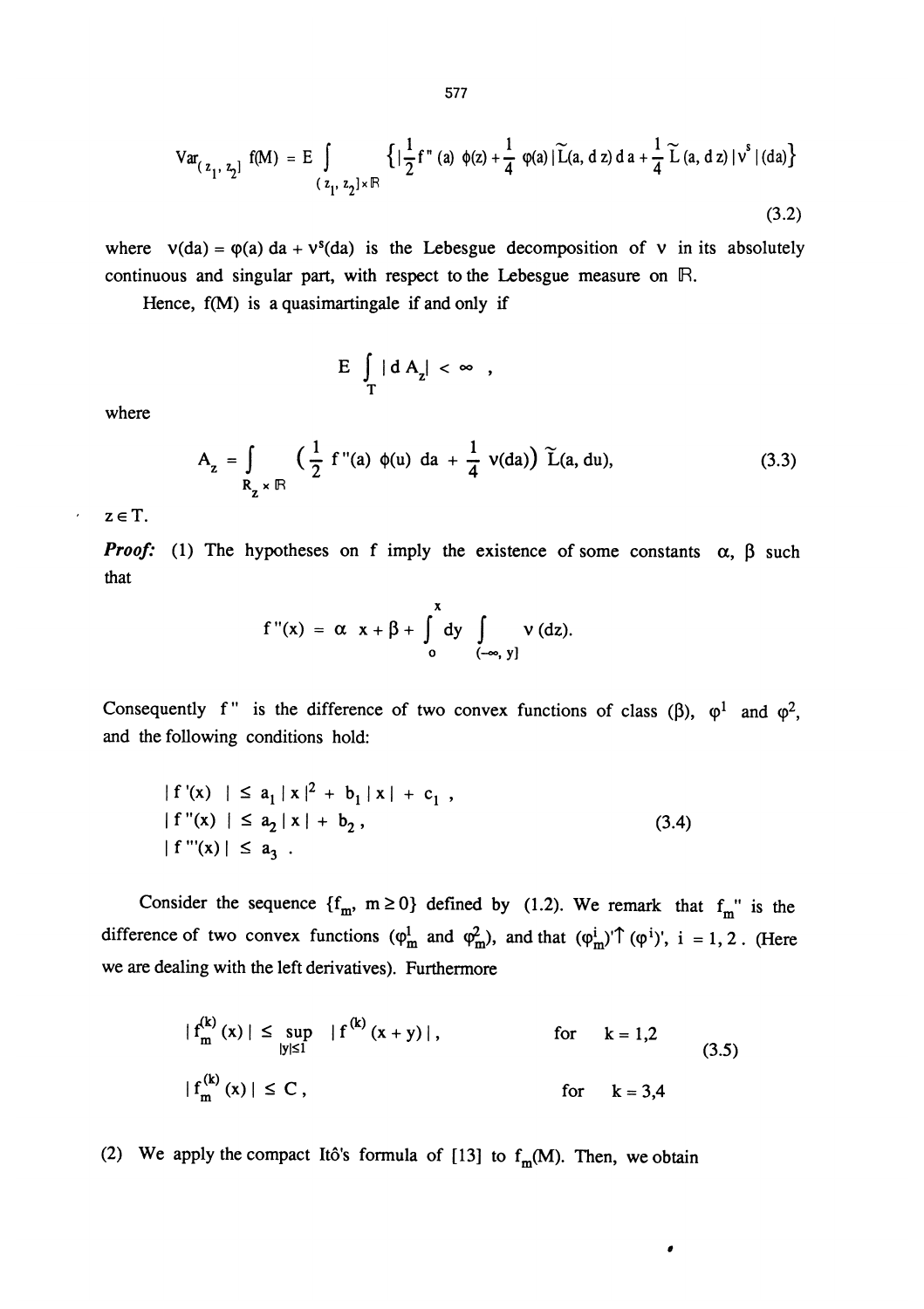$$
f_{m} (M_{s, t}) = f_{m}(0) + \int_{R_{s,t}} f_{m}(M_{z}) dM_{z}
$$
  
+ 
$$
\int_{R_{s,t}} \left\{ f_{m} (M_{z}) d \widetilde{M}_{z} + f_{m} (M_{z}) d S_{z}^{(1)} + f_{m} (M_{z}) d S_{z}^{(2)} + \frac{1}{2} f_{m} (M_{z}) d < M >_{z} \right\}
$$
  
+ 
$$
\int_{R_{s,t}} \frac{1}{2} f_{m} (M_{z}) dW_{z}^{(1)} + \frac{1}{2} f_{m} (M_{z}) dW_{z}^{(2)}
$$
  
+ 
$$
\int_{R_{s,t}} \frac{1}{4} f_{m}^{V} (M_{z}) d < \widetilde{M} >_{z} .
$$
 (3.6)

Since  $M \in \mathfrak{m}_c^p$  for  $p > 4$ , and due to conditions (3.5), every term in the right-hand side of (3.6) belongs to L<sup>1</sup>. This is obvious for  $\int_{R_{\text{st}}} f''(M_z) d < M>_z$  and  $\int_{\alpha} f''(M_z) d < M>_z$ . In order to check this property for the stochastic integrals it suffices to prove that the corresponding sequences of Riemann sums are bounded in  $L^{\sim}$ , for some  $\varepsilon > 0$ . Consider, for example, the sequence  $\sum_{n=1}^{\infty} \int_{s}^{n} \int_{s}^{m} (M z_{ij}) M(\Delta_{ij}^2) M(\Delta_{ij}^2)$ <br>By Burkholder's inequality we have  $\sum_{n=1}^{\infty} \int_{s}^{n}$ 

$$
E \Big| \sum_{(i,j)\in I_{ij}^n} f_m(M_{z_{ij}}) M(\Delta_{ij}^1) M(\Delta_{ij}^2) \Big|^{1+\epsilon}
$$
  
\n
$$
\leq C \ E \Big( \sum_{(i,j)\in I_{ij}^n} f_m(M_{z_{ij}})^2 M(\Delta_{ij}^1)^2 M(\Delta_{ij}^2)^2 \Big)^{\frac{1+\epsilon}{2}}
$$
  
\n
$$
\leq C \ \Big\{ E \Big\{ \sup_{z\in T} |f_m(M_z)|^{2(1+\epsilon)} \Big\}^{1/2} \Big\{ E \ \Big\{ \sup_{i} \Big( \sum_j M(\Delta_{ij}^1)^2 \Big)^{2(1+\epsilon)} \Big\} \ .
$$
  
\n
$$
\Big\{ E \sum_{i} \sup_{j} M(\Delta_{ij}^2)^2 \Big\}^{2(1+\epsilon)} \Big\}^{1/4}
$$
  
\n
$$
\leq \Big\{ C_1 + C_2 E |M_{11}|^{2(1+\epsilon)} \Big\}^{1/2} \Big\{ E M_{11}^{4(1+\epsilon)} \Big\}^{1/2} ,
$$

where the last inequality has been obtained using (3.5), Doob's maximal inequality and Lemma 2.2. of [11].

The same kind of arguments are used for the other terms.

(3) Let  $\Delta = (z, z')$ ,  $z \le z'$ . The results proved in part (2) show that

$$
E\left[f_m(M)\left(\Delta\right)/\mathcal{F}_z\right] = E\left\{\int_{\Delta} \frac{1}{2} f_m(M_u) d\langle M \rangle_u + \frac{1}{4} f_m^N(M_u) d\langle \widetilde{M} \rangle_u / \mathcal{F}_z\right\},\tag{3.7}
$$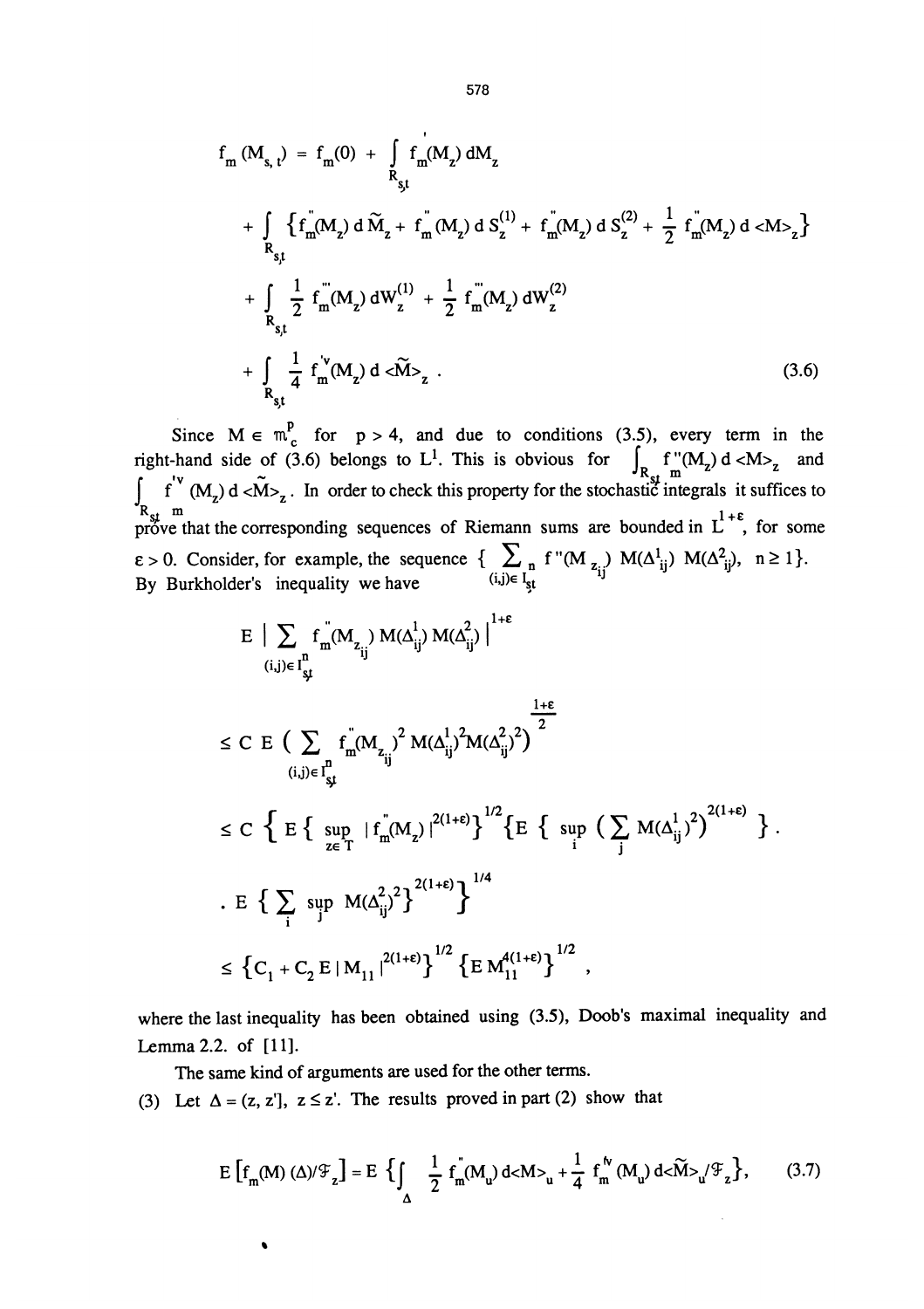and using the density of occupation formula

$$
E\left[f_m(M)\left(\Delta\right)/\mathcal{F}_z\right] = E\left\{\int_{R\times\Delta}\frac{1}{2} \int_{m}^{R}(a) L(a, dz) da + \frac{1}{4} \int_{m}^{V}(a) \widetilde{L}(a, dz) da \mathcal{F}_z\right\}.
$$
 (3.8)

It is simple to verify that

$$
E\left[f_m(M)\left(\Delta\right)/\mathcal{F}_z\right] \xrightarrow{L^1} E\left[f(M)\left(\Delta\right)/\mathcal{F}_z\right],\tag{3.9}
$$

and

$$
E\left[\int\limits_{R\times\Delta}\frac{1}{2} f_m^{''}(a)\ L(a,dz)\ da/\mathcal{F}_z\right]\xrightarrow[m\to\infty]{L^1} E\left[\int\limits_{R\Delta}\frac{1}{2} f^{''}(a)\ L(a,dz)\ da/\mathcal{F}_z\right].
$$

Denote by  $v_i$  the measure on  $(\mathbb{R}, \mathbb{B}, (\mathbb{R}))$  whose distribution function is given by

$$
v_i([a,b)) = (\varphi^i)'(b) - (\varphi^i)'(a)
$$
, for all  $a < b$ , and  $i = 1, 2$ .

We have

$$
(\phi_{m}^{i})'(b) - (\phi_{m}^{i})'(a) = \int_{a}^{b} (\phi_{m}^{i})''(x) dx \longrightarrow (\phi^{i})'(b) - (\phi^{i})'(a) = v_{i} (a, b).
$$

Therefore, on any compact set  $K \subset \mathbb{R}$ , the finite measures  $\{v_m^i, m \ge 1\}$  whose distribution functions are  $(\varphi_m^i)'$ ,  $m \ge 1$ , converge weakly to  $v_i$ .

By continuity, the path  ${M_z(\omega), z \in T}$  can only visit the points of a compact set, therefore the integral

$$
\int_{\mathbb{R}} f_{m}^{\nu}(a) \widetilde{L}(a,\Delta) da \quad \left( = \int_{\mathbb{R}} (\varphi_{m}^{1} - \varphi_{m}^{2})^{\nu} \widetilde{L}(a,\Delta) da \right)
$$

is extended on a compact set K, and the weak convergence of  $\{v_m^i, m \ge 1\}$  to  $v^i$  entails

$$
\int_{\mathbb{R}} f_{m}^{\nu}(a) \widetilde{L}(a,\Delta) da \xrightarrow[m \to \infty]{} \int_{\mathbb{R}} \widetilde{L}(a,\Delta) \nu(da) .
$$

Using this fact and the convergence (3.9) we obtain from (3.8)  
\n
$$
E\left[\left(f(M)\left(\Delta\right)/\mathcal{F}_z\right] = E\left\{\int\limits_{R\times\Delta}\frac{1}{2}f''(a)\ L\left(a,dz\right) da + \frac{1}{4}\widetilde{L}\left(a,dz\right)v\left(da\right)/\mathcal{F}_z\right\}
$$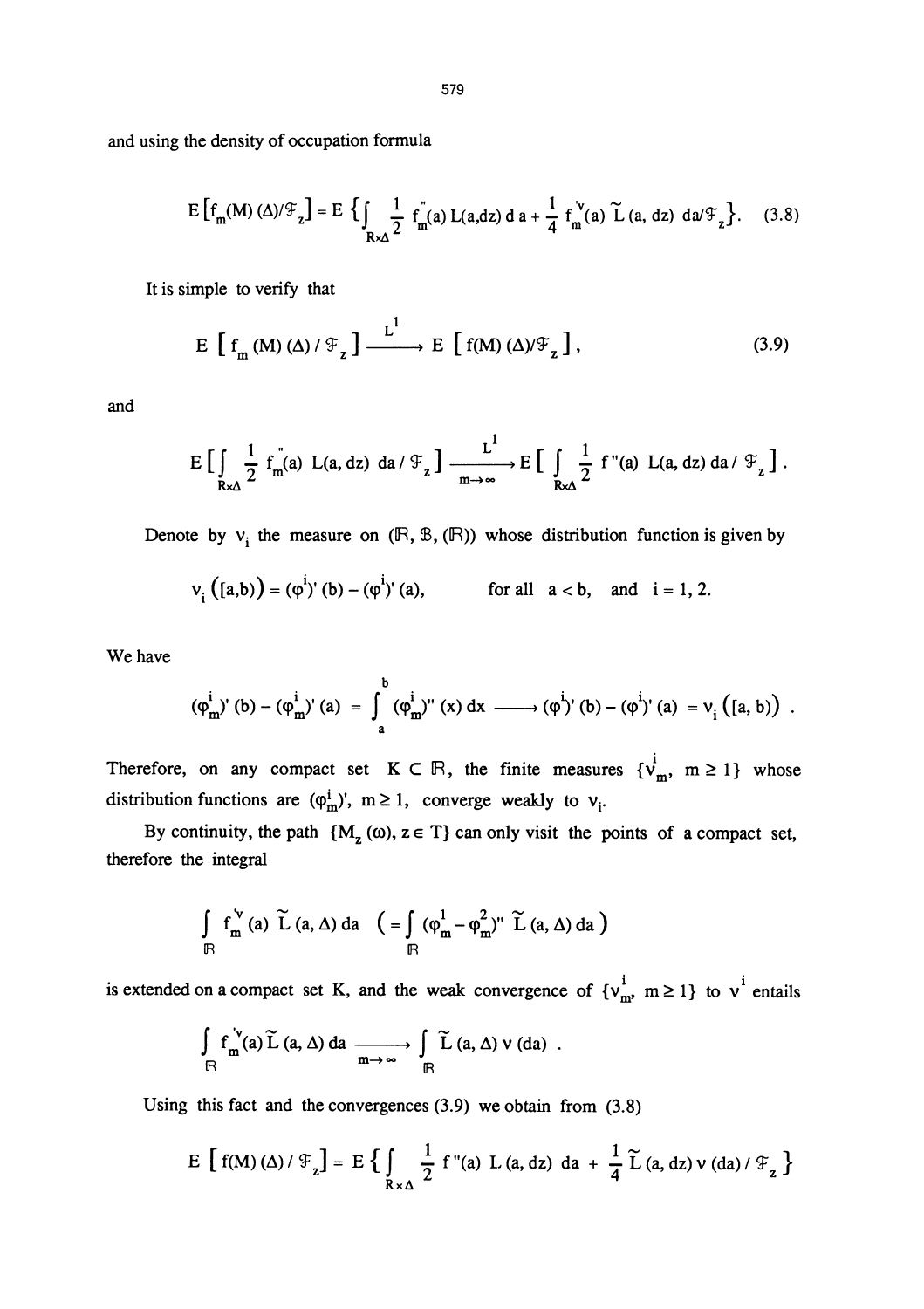$$
= E \left\{ \int_{R \times \Delta} \left[ \frac{1}{2} \ f''(a) \ \phi(z) \ \tilde{L} \ (a, dz) \ da \ + \ \frac{1}{4} \ \tilde{L} \ (a, dz) \ \nu \ (da) / \ \mathcal{F}_z \right\} \ . \tag{3.10}
$$

Thus, if  $\{A_z, z \in T\}$  is the predictable, bounded variation process defined by (3.3), it follows that

$$
Var_{(z_1, z_2]} f(M) = Var_{(z_1, z_2]} A .
$$
 (3.11)

(4) The equality (3.11) allow us to prove formula (3.2). Indeed, it is known (see e.g. [3]) that, if X is a predictable process of bounded variation  $[z_2]$  A .<br>
o prove formula (3.2). Indeed, it is known<br>
process of bounded variation<br>
| d X<sub>2</sub> | .

$$
Var_{(z_1, z_2]} X = E \int_{(z_1, z_2]} |d X_z|
$$

Hence the proof of the theorem is now complete.  $\Box$ 

#### Remark

For the special case of the Brownian sheet. Theorem 3.1 can be paraphrased as follows:

**Theorem 3.2.** Let  $f \in \mathbb{C}^2$  be such that f" is of class ( $\beta$ ). Denote by v the second derivative of f" in the distributional sense, and let  $v$  (da) =  $\varphi$ (a) da +  $v^s$  (da) the Lebesgue decomposition of v with respect to the Lebesgue measure on R. Then,  $f(W)$  is a quasimartingale if and only if

$$
E\int_{T} |dA_{z}| < \infty ,
$$

with

$$
A_{z} = \int_{R_{z}} \int_{R} \left( \frac{1}{2} f''(a) da + \frac{1}{4} x \cdot y \right) V(da) \right) L(a, dx dy) ,
$$

L being the local time of W with respect to the Lebesgue measure. Moreover

$$
\operatorname{Var}_{(z_1, z_2]} f(W) = E \int_{(z_1, z_2] \times \mathbb{R}} \left\{ \left| \frac{1}{2} f''(a) + \frac{1}{4} \varphi(a) x, y \right| \, da + \frac{1}{4} x, y \, \left| \, v^s \right| (da) \right\} L(a, dx \, dy),
$$
\n
$$
\text{for any } z_1, z_2 \text{ in } T, \, z_1 < z_2 \, .
$$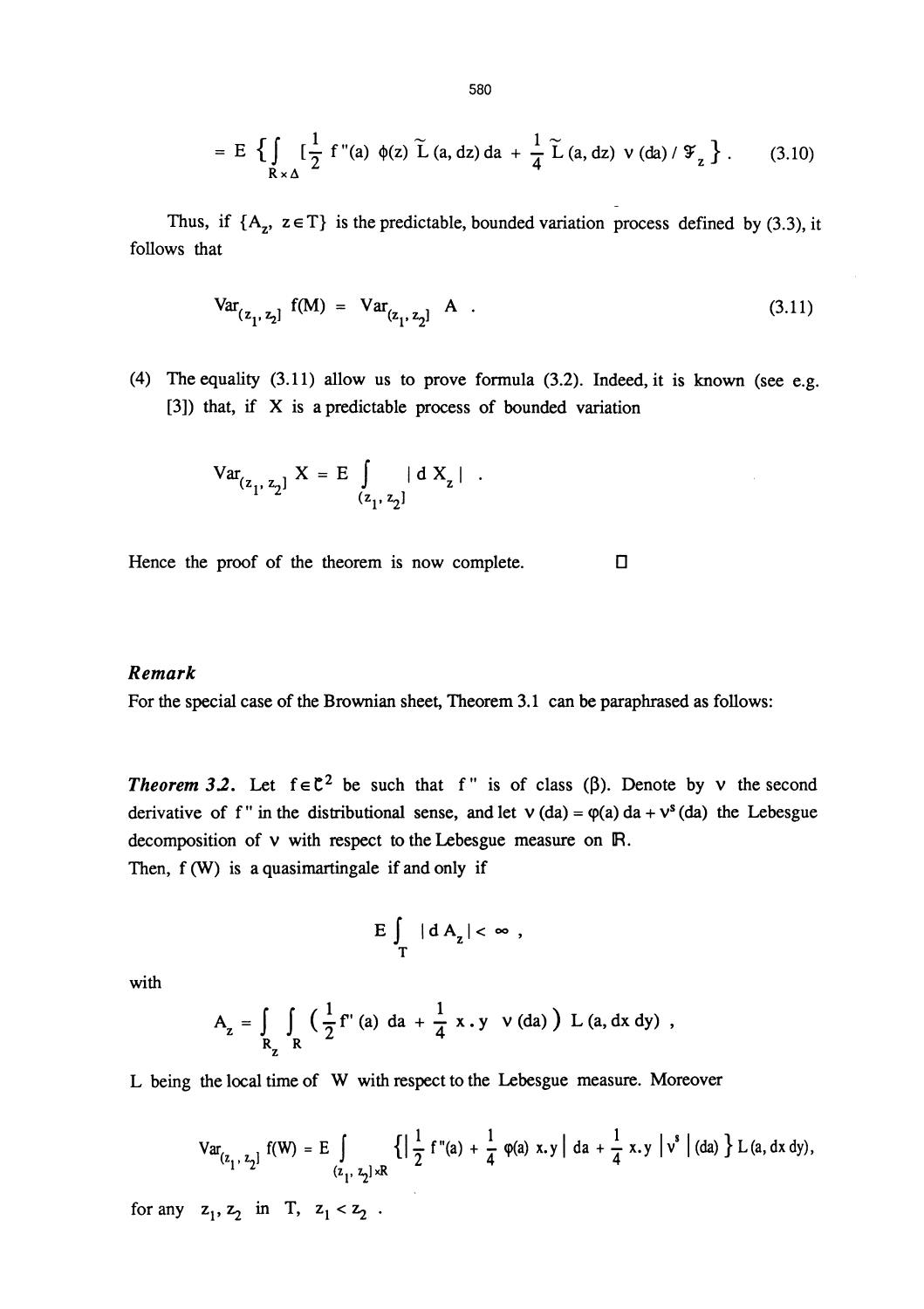A result in the same direction has been obtained in [7], where the following formula is proved.

 $\overline{\phantom{a}}$ 

$$
Var_{(o, z]} f(W) = \frac{1}{2} \int_{o}^{x,y} \frac{1}{q} Var_{(o, q]} (t f''(b)) dq
$$

for  $z = (x, y)$ , and where  $\{b_t, t \ge 0\}$  is a Brownian motion.

### REFERENCES

- [1] Brennan, M. D. "Planar semimartingales". Journal of multivariate Analysis 9, 465-486 (1979).
- [2] Cairoli, R. and Walsh, J. B. "Stochastic integrals in the plane". Acta Math. 134, 111-183 (1975).
- [3] Dellacheire, C. et Meyer, P. A. "Probabilités et Potentiel". Vol. 2 Hermann. Paris (1980).
- [4] Föllmer, H. " Quasimartingales à deux indices". C. R. Acad. Sc. Paris. Sér 1, t. 288, 61-64 (1979).
- [5] Meyer, P. A. "Un cours sur les intégrales stochastiques". Sém. de Probab. X. Lecture Notes in Math. 511. Springer Verlag. Berlin-Heidelberg-New York (1980).
- [ 6 ] Nguyen Minh Duc and Nguyen Xuan Loc. "On the transformation of a martingale with a two-dimensional parameter set by convex functions". Z. Wahr. un Verw. Gebiete 66, 19-24 (1984).
- [7] Nguyen Minh Duc and Nguyen Xuan Loc. "Characterization of functions which transform Brownian sheet into planar semimartingales". Preprint Series n.° 26. Inst. of Math. and Inst. of Computer Scien. and Cybernetics. Hanoi 1985.
- [8] Nualart, D. "On the quadratic variation of two-parameter continuous martingales". Annals of Probab. Vol 12, n.° 2, 445-457 (1984).
- [9] Nualart, D. "Une formule d'Itô pour les martingales continues à deux indices et quelques applications". Ann. de l'Institut H. Poincaré Vol. 20, 3, 251-275 (1984).
- [10] Nualart, D. and Utzet, F. "A property of two-parameter martingales with path-independent variation". Stoch. Proc. and their Appl. 24, 31-49 (1987).
- [11] Nualart D., Sanz, M. and Zakai M. "On the relations between increasing functions associated with two-parameter continuous martingales". Tech. Report n.° 190. Center for Stochastic Processes. University of North Carolina at Chapel Hill (1987).